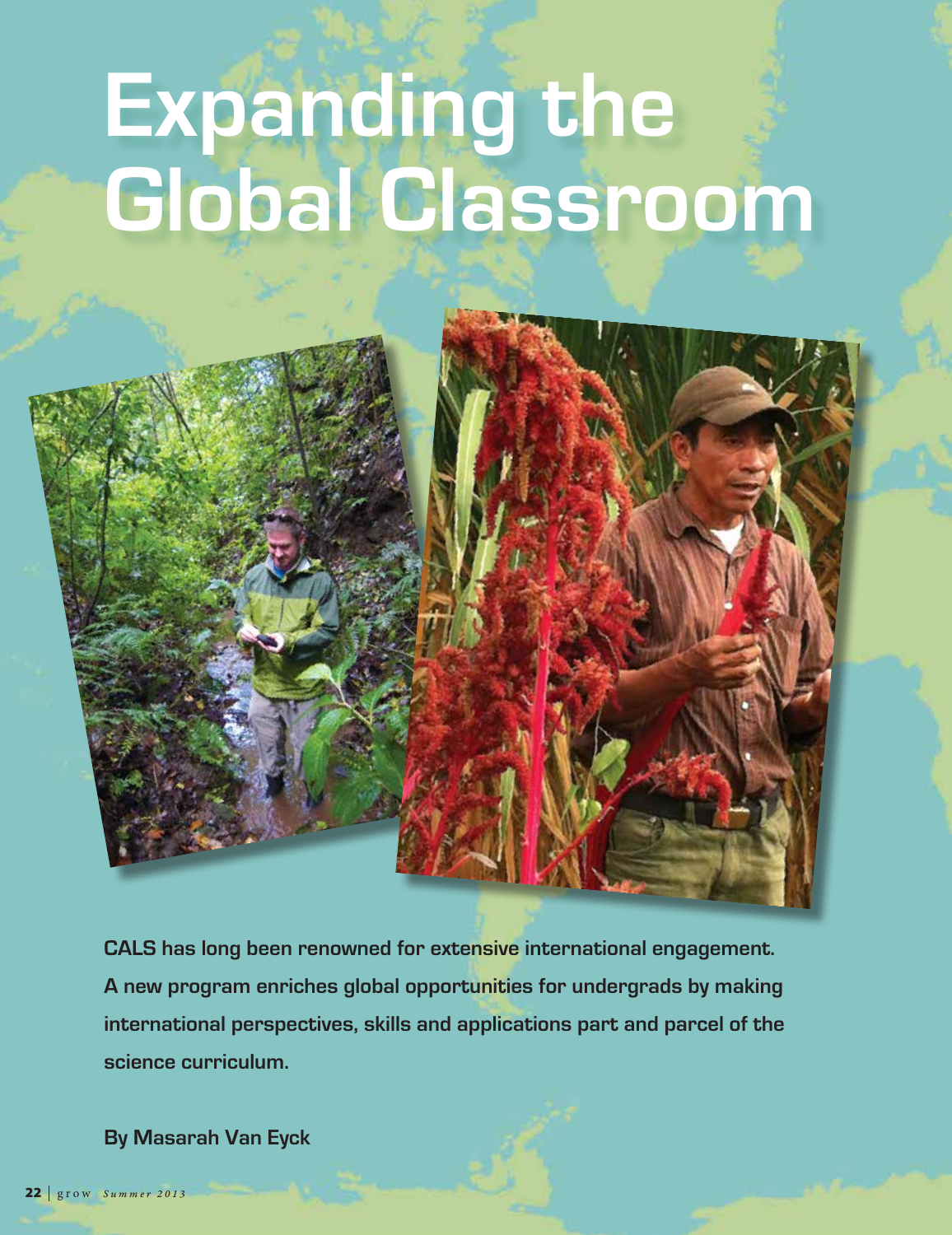

**ALITTLE MORE** than two years ago I started cold-calling CALS faculty and instructional staff requesting no more than 25 minutes of their time. The first thing I asked the dozens of respondents who agreed to my conversational survey was: "What do you already do to introduce your students to the international aspects of your field?" Then I asked: "What would you do?" And then: "What would you need to do it?"

Their answers were as varied as the sometimes spontaneous, often revisited and always generous conversations I enjoyed over the next few months. Some wanted technical support to connect their classrooms with equivalent courses in other countries. Many were eager to host their international colleagues as guest lecturers. Some envisioned podcasts and websites designed to share relevant teaching resources. Still others conjured up entirely new majors, or a renewed system for rewarding teaching engagement across campus more generally. All of them were eager to tackle the challenge.

In the end, three common needs stood out: more opportunities to collaborate with partners abroad; time to put new teaching projects together; and graduate student assistance to pull it off.

The CALS International Programs Office was prepared to meet those needs with a small awards program under the auspices of the campus-wide Madison Initiative for Undergraduates. International Programs director John Ferrick and undergraduate program development director Laura Van Toll conceived of the program to support science faculty interested in further introducing their students to the international aspects of their fields; I was brought on to help carry it out. We asked for "global learning outcomes" in the awards application so that we could learn the skills and perspectives instructors wanted their students to gain. And we gathered a group of faculty to evaluate and lend insight into the feasibility of their colleagues' projects.

**Global science exploration:** *(left)* **A landscape architecture student maps streams in Costa Rica for conservation planning;** *(center)* **Students learn about amaranth, a crop high in protein, from a program partner in Guatemala;** *(above)* **Dairy science professor Michel Wattiaux (standing, far right) and his students get an up-close look at dairy production in Mexico.**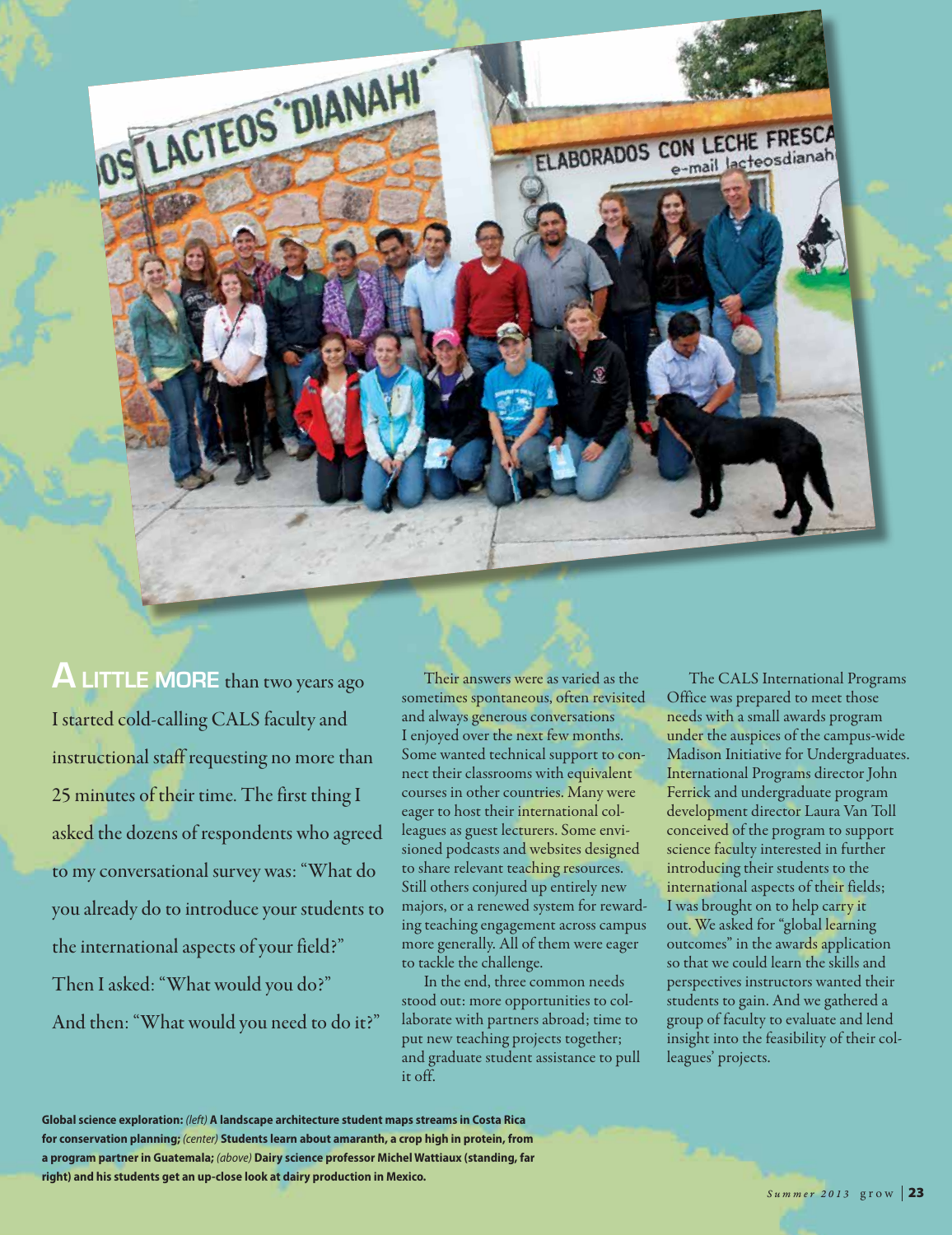*(below)* **In Guatemala, a student takes a close look at microbes as part of a class examining international food security and environmental conservation. Agronomy professor Pablo Prado, of the University of San Carlos, looks on.**

From case studies to field studies, from podcasts to research abroad, instructors proposed an array of novel projects, all of them designed to introduce a global perspective into undergraduate science courses. In the roughly two years since the program's inception, these three dozen or so teaching innovations have reached approximately 2,000 students in more than 50 courses each year.

Equally important, they are showing us why—and in what way—infusing international content into undergraduate science education is of value.



**Global concerns on campus: Undergrads in a lab at the Wisconsin Institutes for Discovery attempt to make biodiesel from waste cooking oil straight from Steenbock's on Orchard, the restaurant downstairs.**

## Food security,

global health and nutrition, renewable energy, environmental sustainability—our 21st-century challenges are not referred to as "complex, global problems" simply because they transcend geographical regions. They are both complex and global because they are embedded in an array of languages, religions, measurements, legal systems, trade policies,

and deeply held beliefs about one's personal well-being and relationship to the land.

CALS students know they are entering professions that are profoundly interconnected economically, politically—and daily. Whether searching for a means to feed a world population expected to reach 9 billion people by 2050 or the best way to brand Wisconsin's products to India's emerging middle class, they are eager for the



skills not just to navigate in this new environment, but also to lead. They may be studying a seemingly value-free subject like biochemistry, but they are keenly aware that effectively applying that knowledge requires a nuanced understanding of the world around them. As one nutritional scientist told me in an early meeting: the spleen may work the same way around the world, but people's diets are very different.

"Awareness of other cultures and awareness of what's going on around the world has huge implications [for how we conduct our work]," a junior majoring

#### **Shared Classrooms, Shared Benefits**

**L**ast fall, plant pathology professor Caitilyn Allen and botany professor Don Waller connected their class on the fifth floor of Russell Labs with an equivalent course at the University of San Carlos in Guatemala, taught by agronomy professor Pablo Prado. Comparing agricultural and conservation practices in the tropics and the American Midwest, students shared lecture content throughout the semester and communicated via videoconference technology and social media.

And in January they embarked together on a two-week field study through Guatemala, observing industrial and traditional agricultural practices and new conservation efforts. The students helped harvest seed corn in a mountainside milpa plot, interviewed former orchid poachers

who have learned to grow their own orchids, compared organic and conventional coffee farms, and lunched with Mayan sheep and potato farmers on a bare and windswept highland plateau.

For many of the Guatemalan students, the trip was their first opportunity to see firsthand those aspects of their country. Prado later wrote that it helped at least one of his students discover "how fun a profession in agriculture could be."

According to Allen, CALS students are hungry for the opportunity to contribute to—and not just "tour"—a region, whether through service learning, volunteer work or shared



experiences like these. "Our students are deeply idealistic," she says. "They want to know that the lessons they learn in and about other countries also benefit the people they see there. They know that what we do here matters."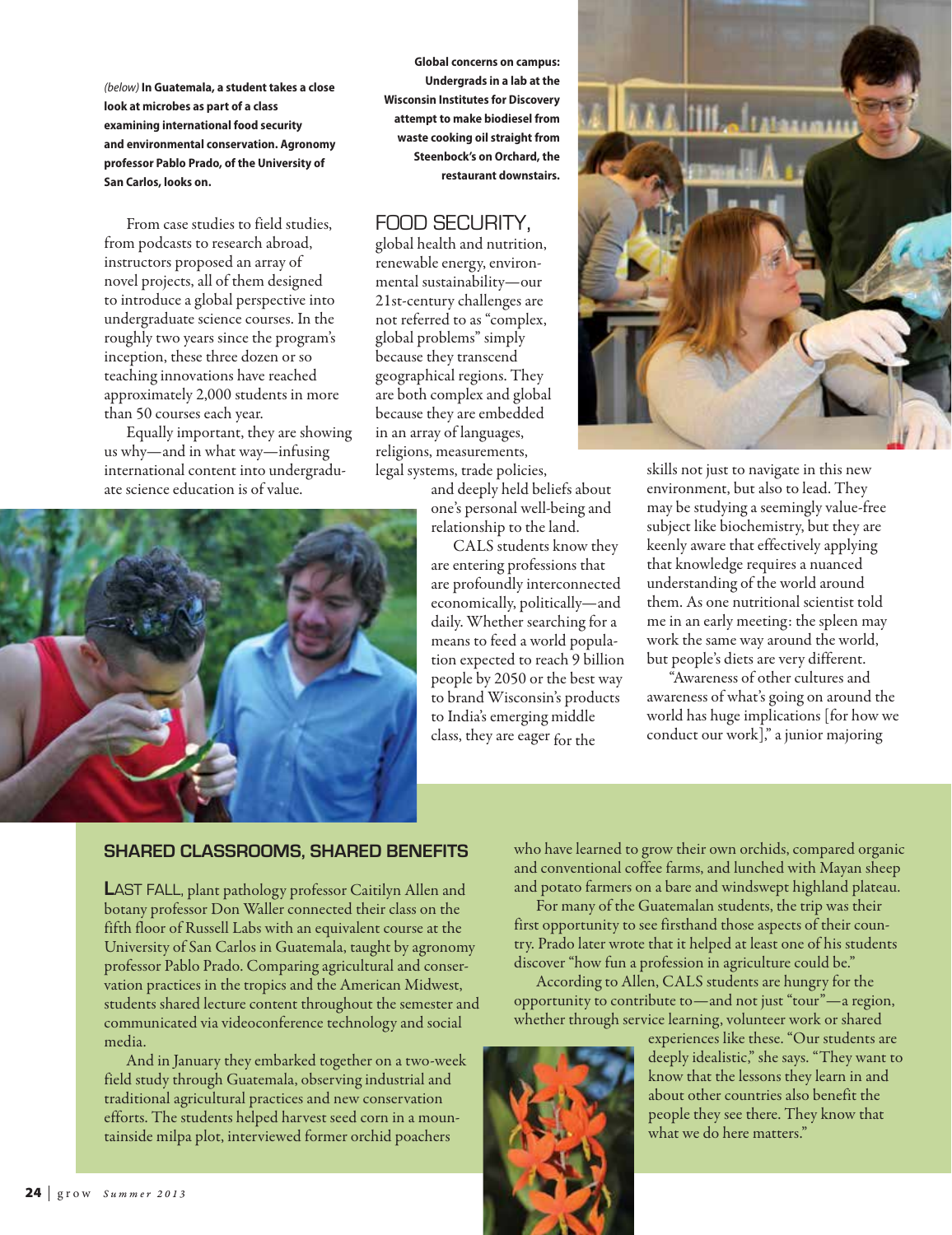

in horticulture told us in a focus group earlier this year.

Enrollment trends echo this sentiment. Take the Undergraduate Certificate in Global Health, a crosscampus offering administered through CALS. Earning the certificate requires students to complete at least two core courses in global, public and environmental health and earn a handful of elective credits. They also must embark upon either a domestic or international field experience designed to expose them to global, intersecting issues of human, animal and environmental health. Launched less than two years ago, it is easily one of the most soughtafter certificates on campus. As of the spring 2013 semester, it had 316 current students and 75 alumni.

For other students, the growing market demand for food, technology and biofuels in other parts of the world inspire them to gain international experience. "We live in a global marketplace, and science breeds products that get fed into that marketplace," a microbiology major who also is earning a Certificate in Business told us.

Whether in the name of global competition or collaboration, the next generation of scientists will work in international, multidisciplinary teams. And their success will depend upon how well they apply their scientific knowledge to real-world challenges on the ground.

### **Wanted: Mobile Scientists**

**TODAY**, junior scientists from foreign countries training in the U.S. are less inclined to make their careers here, given the growing support and resources for scientific research closer to home. In response, the head of the National Science Foundation recently advised that budding North American and European scientists see to it that they gain experience abroad to learn how science is conducted in these emerging epicenters of discovery.

Yet, given the intense credit load and lockstep course sequence of our science majors, carving out time to study abroad can feel insurmountable. With the help of CALS faculty, the International Programs Office has developed more than a dozen new study and internship opportunities with overseas partners that accommodate the needs of science students by taking place over summer or winter breaks.

Last summer, for example, nearly three dozen students from across Wisconsin completed a course on social entrepreneurship at Oxford University developed and taught by CALS' Brad Barham, a professor of agricultural and applied economics, and professor John Hoffmire of the

Wisconsin School of Business. Students learned from their professors and from practitioners in the field about social entrepreneurship, which harnesses market-oriented activities to address social, economic and environmental problems. They also collaborated in small groups on a number of hands-on assignments, most notably a week-long internship project in which they offered their assistance to—and learned from a diverse range of entrepreneurial nongovernment organizations (NGOs).



Barham says the combination of engaged, active learning in the classroom with hands-on experience working with NGOs was transformative for the students.

The key is taking students out of their comfort zones and concentrating their attention on a core theme so they can see how the education they are getting can be applied," says Barham. "Without a doubt, some of our most innovative entrepreneurship comes from those experiences."

Participant Caroline Collins, a double major in agricultural business and environmental studies, completed a long-distance internship with an entrepreneur in India who is working on micro-grid technology. He hopes that his innovation will bring reliable, safe power to India's most impoverished rural populations. Collins' group contributed both a market analysis and a business plan for his work.

"I was interviewing for summer internships this past fall and almost every employer asked me about my time at Oxford," says Collins. "They all wanted to know what projects I worked on, what I learned and how I grew from the experience."

The course, she says, "opened my eyes to how new methods and ideas regarding sustainable development can benefit both industry and the environment."

Her experience abroad also made her feel more independent and confident in her ability to "conquer unfamiliar challenges and situations," she notes. "I also gained better group work skills by completing projects with people from different cultures. All of these skills help me with everyday scenarios on campus and better prepare me for life after graduation."

*Emi Kihslinger BS'13 contributed to this story.*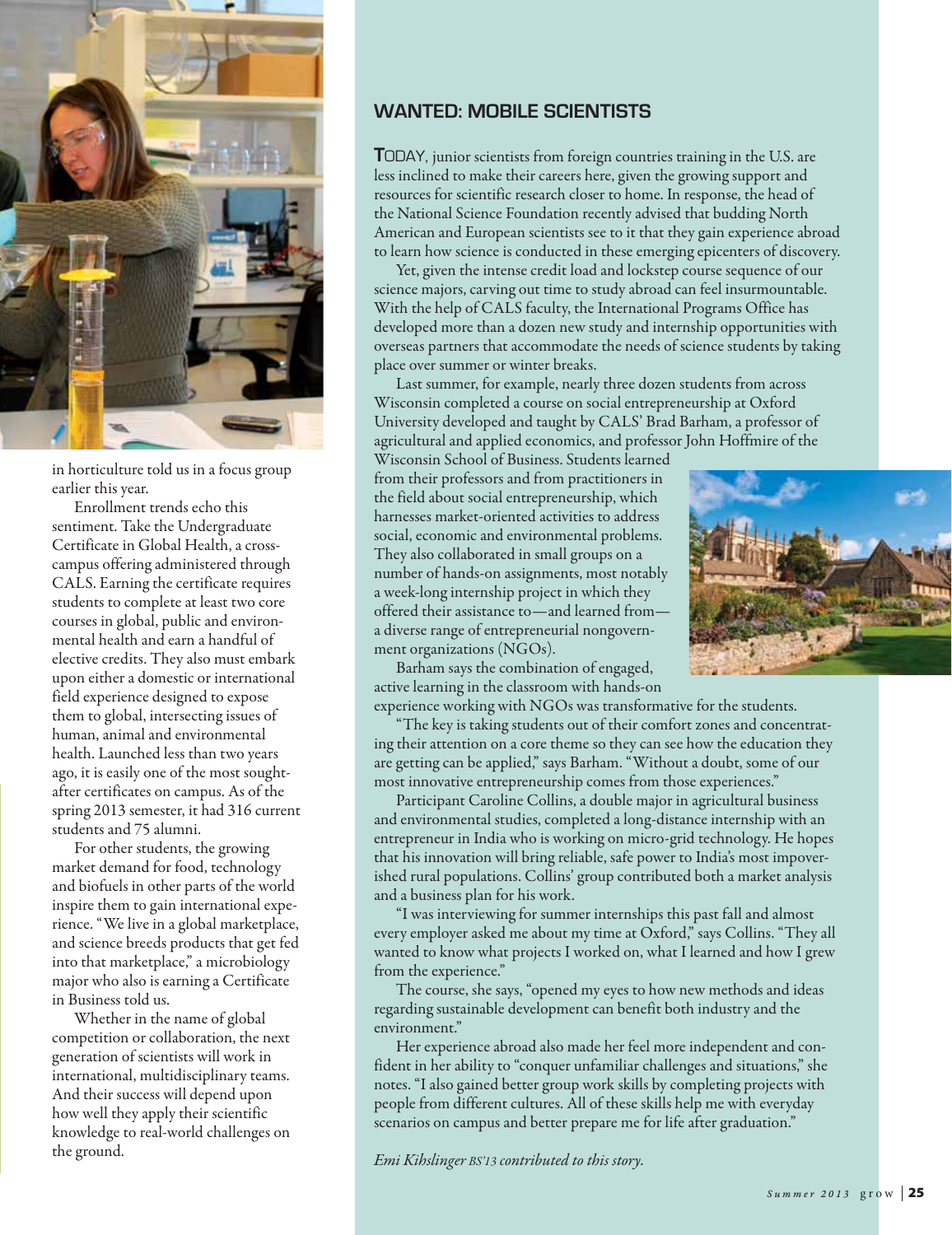

**Bringing global scholars here: Professor Pavel Krasilnikov (standing in pit), of Lomonosov Moscow University, conducting field work with CALS soil science students in Platteville.**

MAYBE IT'S NOT so surprising that in the world of higher education, CALS has been a leading force in the internationalization of science education. Our scholars have long been global citizens, collaborating with international research partners and taking care to see that their discoveries benefit us all.

In 1951, CALS faculty hosted agricultural delegates from nearly 40 developing nations for a conference on land tenure problems. In the following years CALS launched an annual International Farm Youth Educational Exchange Conference and by 1963 had matriculated more than 230 foreign students.

Cold War politics also sent an impressive number of CALS faculty abroad. Bolstered by external and federal funds made available after World War II, faculty from across campus, including those in agriculture, education and engineering, returned from working in countries like India, Brazil and Nigeria

**The young teaching the younger: UW students leading science activities at an elementary school in Tabuga, Ecuador.** eager to share their insights with their students.

Recognizing that our deeply local roots had become the foundation of our institution's undeniably global reach, in 1961 the University Board of Regents published a policy resolution that in effect "internationalized" their land grant vision:

"With the passing years, the welfare of the people of Wisconsin has become increasingly tied to national and international developments. It is logical, therefore, that the scope of the

Wisconsin Idea should be broadened [...]. We recognize that the university's first responsibility is to Wisconsin and its residents. But the university must look outward if this obligation is to be fulfilled."

Today CALS requires every one of its students to earn three credits of international studies coursework. Scores of CALS graduates have served in the Peace Corps. And nearly every one of the college's instructors engages in international work of some kind.

In this light, of course our faculty and instructors accepted my request for an interview—and embraced the opportunity to further expose their